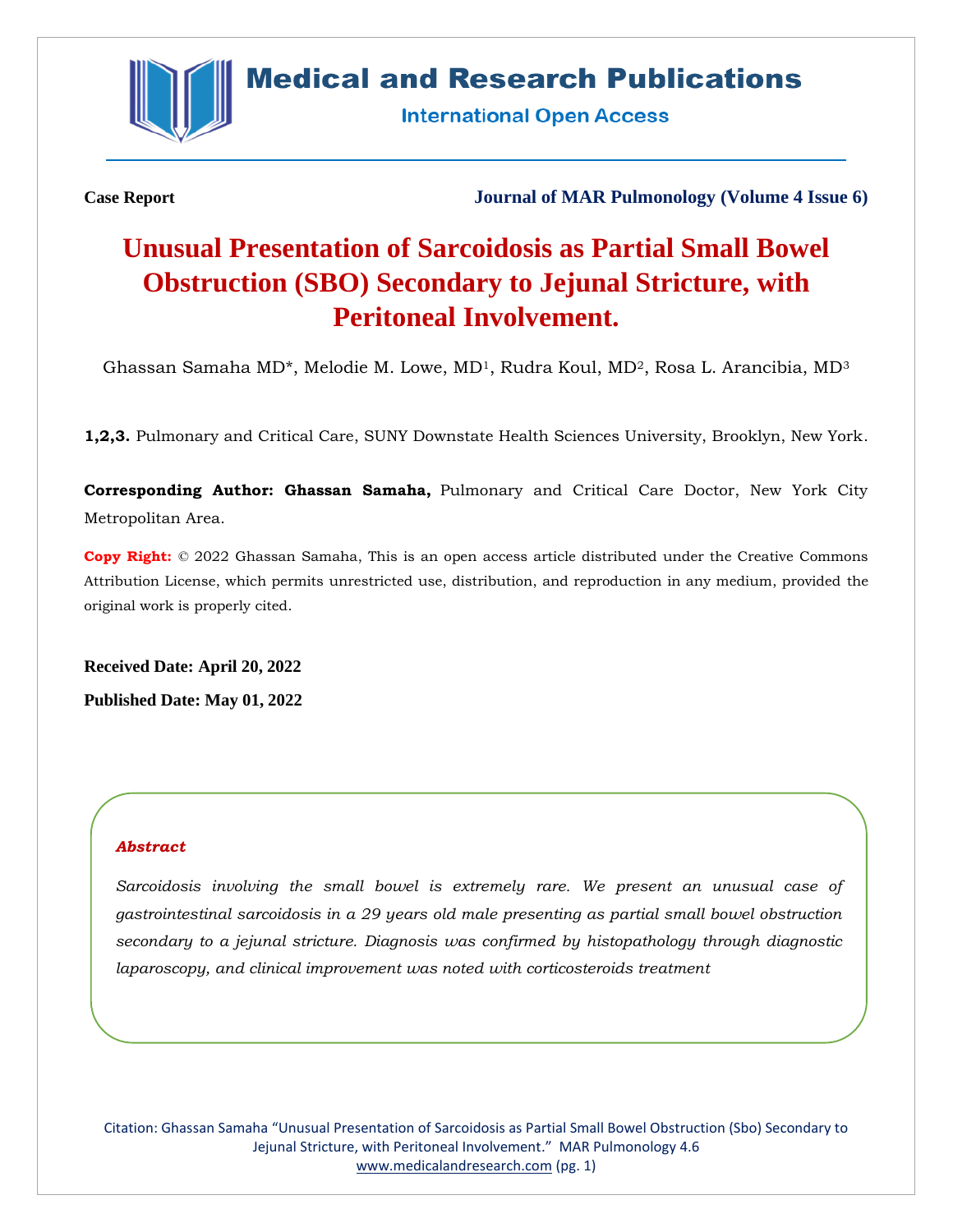#### **Introduction**

Sarcoidosis is a multisystem inflammatory disease that is characterized by the presence of noncaseating granulomas on histopathology. Pulmonary sarcoidosis is the most common manifestation. Gastrointestinal (GI) sarcoidosis itself is rare with a reported prevalence of less than 1%, with the stomach being the most frequently affected organ.<sup>1</sup>

#### **Case Summary**

A 29-year-old African American male with no prior medical history presented with intermittent right lower quadrant abdominal and flank pain for one-year duration associated with weight loss, intermittent nausea, and vomiting. No change in bowel movements. No reported shortness of breath, cough, or fever. Physical exam was significant for mild tenderness to palpation of the right flank, otherwise remainder of exam was unremarkable. Initial laboratory work was pertinent for haemoglobin level of 11.6 g/dl, platelets of 510 k/ul, WBC of 6 k/ul, erythrocyte sedimentation rate of 130, and C reactive protein of 69.

Initial chest x-ray (CXR) showed a trace right pleural effusion. Abdominal x-ray showed small bowel stricture without evidence of obstruction. Computed tomography (CT) of abdomen and pelvis with intravenous contrast showed a possible SBO, along with mesenteric and inguinal lymphadenopathy. This was followed by a small bowel series which showed a stricture likely located in the jejunum. An upper endoscopy was performed that only revealed evidence of gastritis; however, the small bowel stricture was not reached. A colonoscopy showed no pathology. CT guided left inguinal biopsy was performed, results showed no abnormal clonal B cells or atypical T cell population. During his hospital stay, patient developed an enlarging right sided pleural effusion. A thoracentesis was performed, pleural fluid analysis showed lymphocyte predominant exudate, negative bacterial culture and AFB smear, ADA level of 23, and flow cytometry was negative for clonal lymphoid expansion. Repeat CT chest and abdomen after one week showed reaccumulating moderate right sided pleural effusion, ascites not present on prior examination, along with peritoneal enhancement and mild nodularity of the peritoneal surface. A chest tube was placed, and patient underwent paracentesis and diagnostic laparoscopy. Peritoneal fluid, omentum, and peritoneal mass samples were sent for analysis. Histopathological examination showed extensive non-necrotizing granulomatous inflammation with adjacent small focal areas of necrosis. AFB and fungal stains on the biopsy were negative. Peritoneal culture grew Propionibacterium acnes. Bronchoscopy was also performed. AFB stain and cultures on bronchioalveolar lavage of the right lower lobe were negative, lymph node biopsy from the carina showed normal mucosa.

Citation: Ghassan Samaha "Unusual Presentation of Sarcoidosis as Partial Small Bowel Obstruction (Sbo) Secondary to Jejunal Stricture, with Peritoneal Involvement." MAR Pulmonology 4.6 [www.medicalandresearch.com](http://www.medicalandresearch.com/) (pg. 2)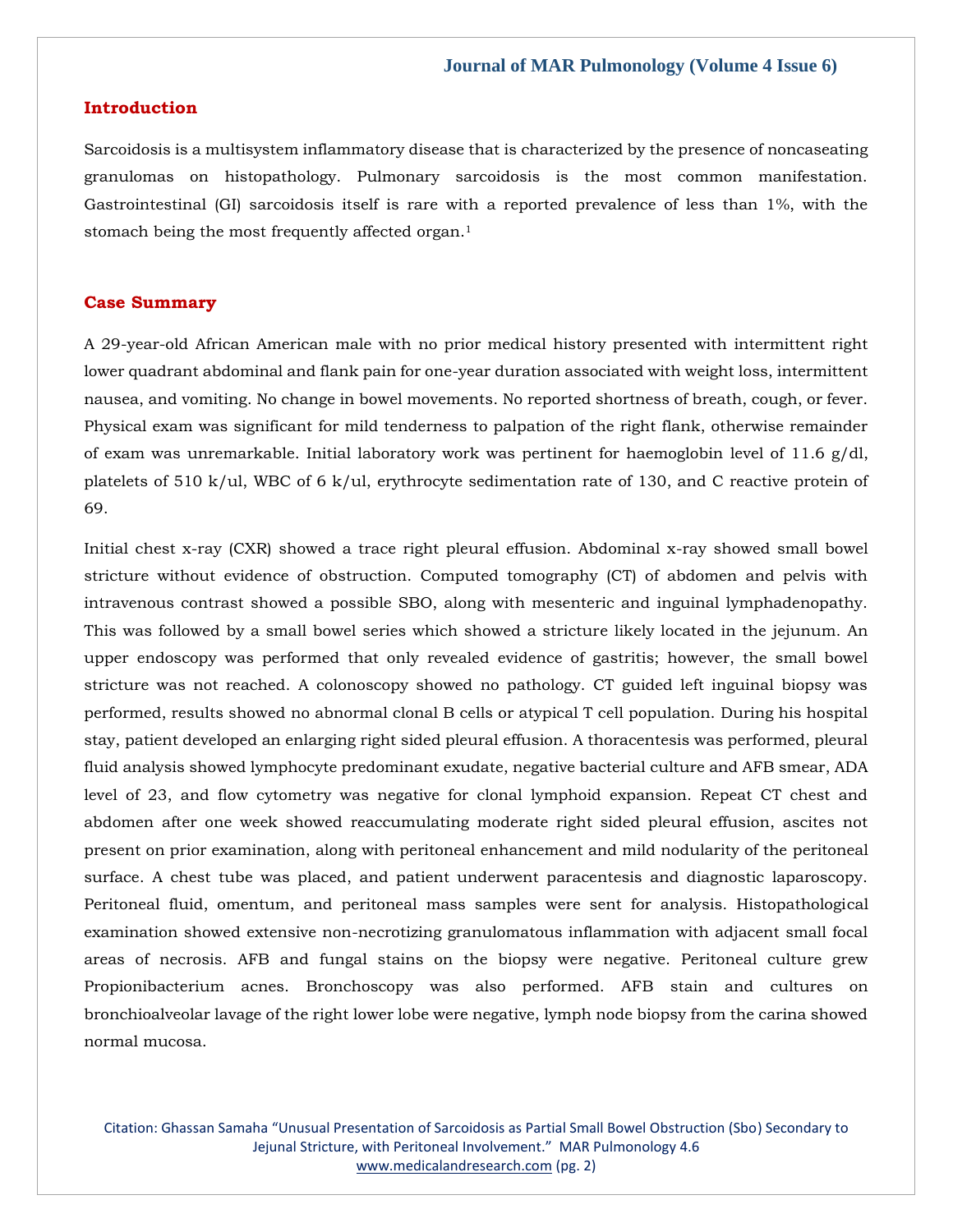#### **Journal of MAR Pulmonology (Volume 4 Issue 6)**

Patient was started on a three-day course of high dose steroids and began to show improvement in his symptoms. Patient endorsed tolerating oral intake and having an improved appetite with regular bowel movements and no abdominal pain, nausea, or vomiting. Repeat CT chest and abdomen showed trace ascites and a nearly resolved right sided pleural effusion. Chest tube was eventually removed after two weeks without recurrence of pleural effusion. Patient was discharged on oral prednisone with outpatient follow up. An autoimmune workup subsequently came back negative.

Serum protein electrophoresis was consistent with a chronic inflammatory pattern. Quantitative immunoglobulin was sent and ruled out common variable immunodeficiency (CVID). Tissue transglutaminase IgA and IgG antibodies, and endomysial IgA antibodies were negative, ruling out Celiac disease.

#### **Discussion**

Sarcoidosis is a granulomatous disease of unknown etiology, characterized by noncaseating granulomas on tissue biopsy. Greater than 90% of patients with sarcoidosis have lung involvement. GI involvement is rare and occurs in less than  $1\%$  of patients.<sup>2</sup> A recent report in the American Journal of Gastroenterology showed that 80% of GI sarcoidosis involves the proximal GI tract (up to the duodenum) with gastric involvement being the most common.<sup>3</sup> According to the American Thoracic Society 2020 Practice Guidelines, the diagnosis of sarcoidosis is based upon three major criteria: a compatible clinical presentation, the finding of non-necrotizing granulomatous inflammation in one or more tissue samples, and the exclusion of alternative causes of granulomatous disease. Sarcoidosis involving the jejunum is quite rare. A review of databases showed only very few cases reported of those the clinical presentation was variable and included the following: massive haemorrhage from a jejunal sarcoid lesion, acute small bowel obstruction at the level of the jejunum in a patient with inactive pulmonary sarcoid, involvement of the terminal ileum with some jejunal involvement, nonspecific granulomatous inflammation of the stomach and duodenum, and acute small bowel obstruction with ophthalmology, pulmonary and joint sarcoid.<sup>3, 4</sup> Of interest, latent infection with Propionibacterium acnes has been proposed to be linked to development of sarcoidosis secondary to a hypersensitivity reaction against the microorganism.<sup>5</sup> Given the extremely rare involvement of the small intestine with GI sarcoidosis, jejunal sarcoid can be hard to diagnose especially in the absence of any pulmonary or other extrapulmonary manifestations. Delay in diagnosis and mislabeling GI presentation of sarcoidosis as inflammatory bowel disease have been reported in the literature before. Diagnosis tend to be confirmed after appearance of systemic sarcoidosis manifestations over the course of years.<sup>6</sup> Small bowel sarcoidosis should be sought in the differential diagnosis of unclear gastrointestinal clinical presentation, especially in younger populations with recurrent GI symptoms with negative initial workup.

Citation: Ghassan Samaha "Unusual Presentation of Sarcoidosis as Partial Small Bowel Obstruction (Sbo) Secondary to Jejunal Stricture, with Peritoneal Involvement." MAR Pulmonology 4.6 [www.medicalandresearch.com](http://www.medicalandresearch.com/) (pg. 3)